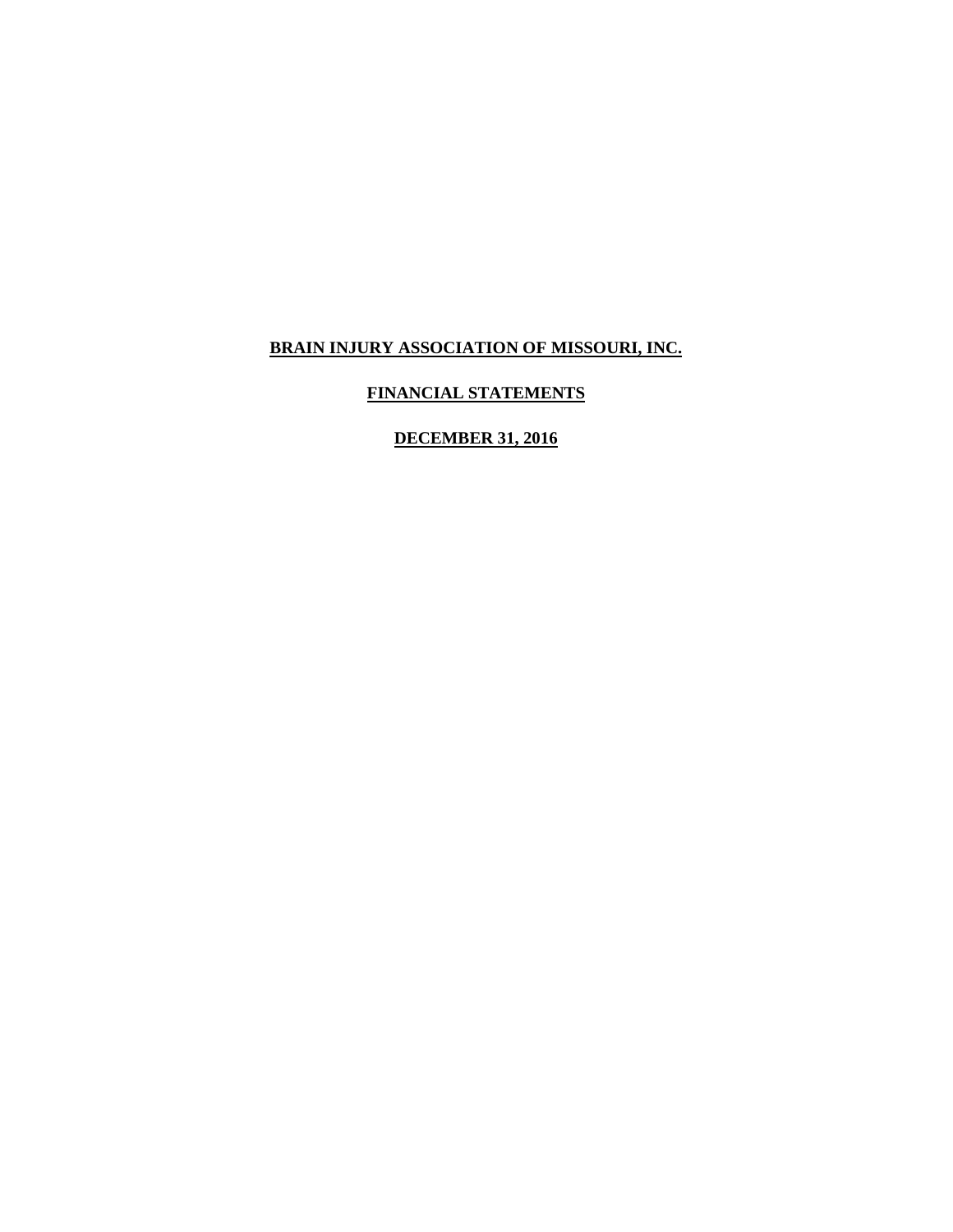# TABLE OF CONTENTS

|                                         | Page     |
|-----------------------------------------|----------|
| <b>Financial Statements:</b>            |          |
| <b>Independent Auditors' Report</b>     |          |
| <b>Statement of Financial Position</b>  | 2        |
| <b>Statement of Activities</b>          | 3        |
| <b>Statement of Functional Expenses</b> | 4        |
| <b>Statement of Cash Flows</b>          | 5        |
| <b>Notes to Financial Statements</b>    | $6 - 10$ |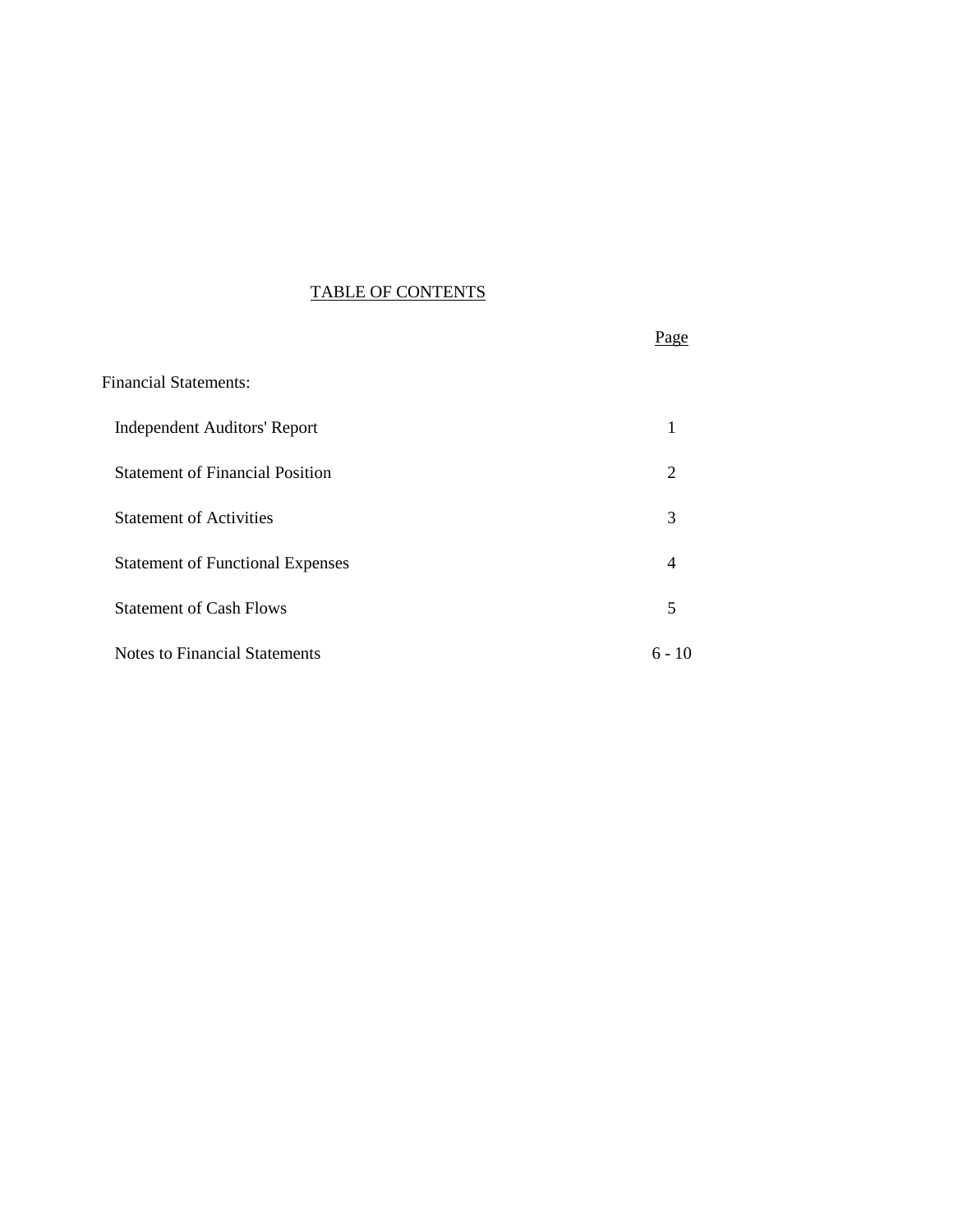GOLDMAN **KOTTLER** UNELL PEARLSTEIN & RECHTIEN, LLC CERTIFIED PUBLIC ACCOUNTANTS

11861 Westline Industrial Drive Suite 900 St. Louis, Missouri 63146 Phone: (314) 569-1133 Fax: (314) 569-1180 www.gkupr.com

To the Board of Trustees of Brain Injury Association of Missouri, Inc. Saint Louis, Missouri

We have audited the accompanying financial statements of Brain Injury Association of Missouri, Inc. (a nonprofit organization), which comprise the statement of financial position as of December 31, 2016, and the related statements of activities, functional expenses, and cash flows for the year then ended, and the related notes to the financial statements.

### Management's Responsibility for the Financial Statements

Management is responsible for the preparation and fair presentation of these financial statements in accordance with accounting principles generally accepted in the United States of America; this includes the design, implementation, and maintenance of internal control relevant to the preparation and fair presentation of financial statements that are free from material misstatement, whether due to fraud or error.

#### Auditor's Responsibility

Our responsibility is to express an opinion on these financial statements based on our audit. We conducted our audit in accordance with auditing standards generally accepted in the United States of America. Those standards require that we plan and perform the audit to obtain reasonable assurance about whether the financial statements are free from material misstatement.

An audit involves performing procedures to obtain audit evidence about the amounts and disclosures in the fmancial statements. The procedures selected depend on the auditor's judgment, including the assessment of the risks of material misstatement of the fmancial statements, whether due to fraud or error. In making those risk assessments, the auditor considers internal control relevant to the entity's preparation and fair presentation of the financial statements in order to design audit procedures that are appropriate in the circumstances, but not for the purpose of expressing an opinion on the effectiveness of the entity's internal control. Accordingly, we express no such opinion. An audit also includes evaluating the appropriateness of accounting policies used and the reasonableness of significant accounting estimates made by management, as well as evaluating the overall presentation of the financial statements.

We believe that the audit evidence we have obtained is sufficient and appropriate to provide a basis for our audit opinion.

#### Opinion

In our opinion, the financial statements referred to above present fairly, in all material respects, the financial position of Brain Injury Association of Missouri, Inc. as of December 31, 2016, and the changes in its net assets and its cash flows for the year then ended in accordance with accounting principles generally accepted in the United States of America.

bora Kotte, Undl-Taulsta & Rastian

Goldman, Kottler, Unell, Pearlstein and Rechtien, LLC Saint Louis, Missouri September 6; 2017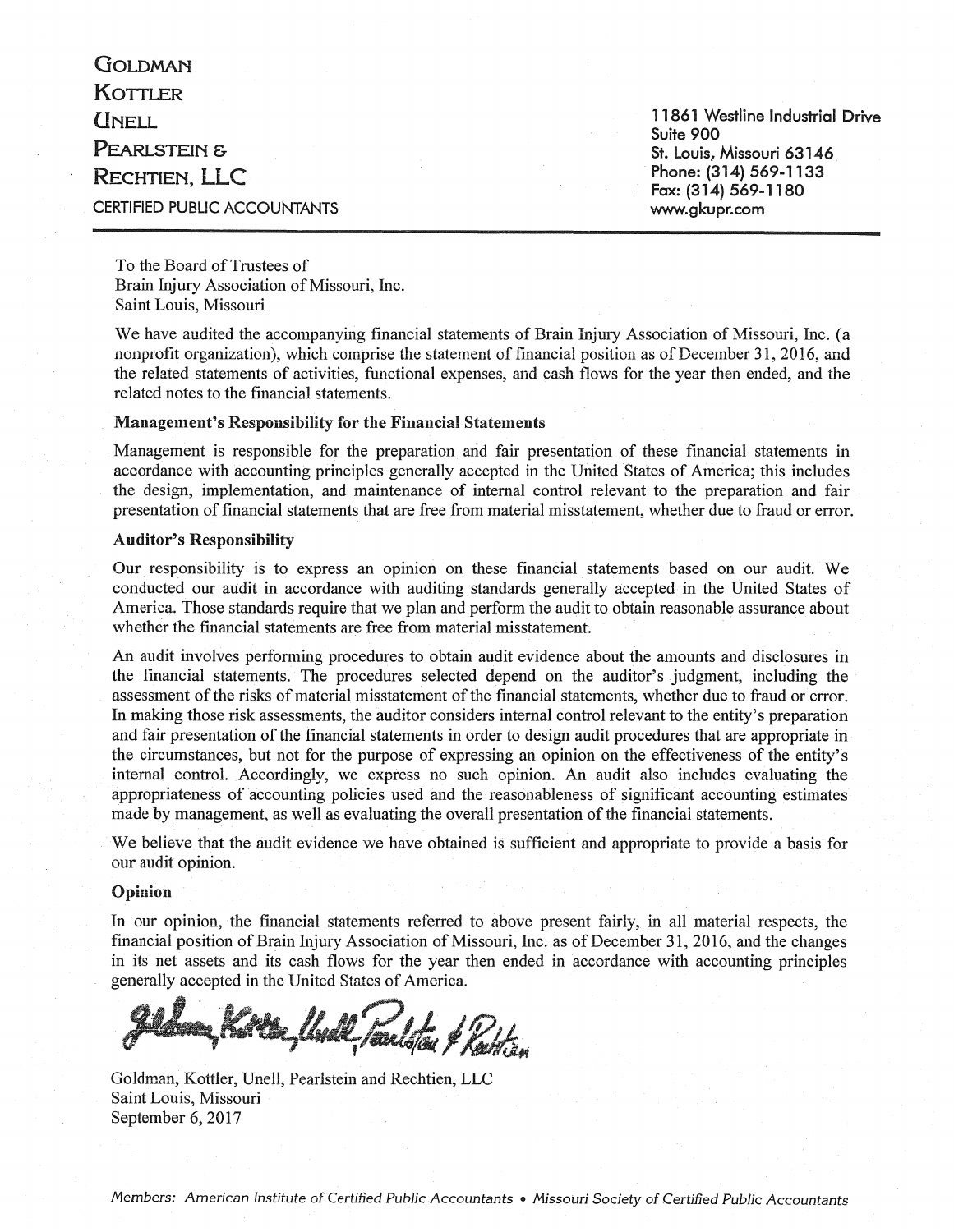# STATEMENT OF FINANCIAL POSITION

# DECEMBER 31, 2016

# **ASSETS**

| Cash                                    |                                   |               | \$    | 81,278  |
|-----------------------------------------|-----------------------------------|---------------|-------|---------|
| Investments                             |                                   |               |       | 312,775 |
| <b>Grant Receivable</b>                 |                                   |               |       | 15,026  |
| Prepaid Expenses                        |                                   |               |       | 6,362   |
| <b>Security Deposit</b>                 |                                   |               |       | 2,397   |
|                                         |                                   |               |       |         |
| <b>Total Assets</b>                     |                                   |               | S     | 417,838 |
|                                         | <b>LIABILITIES AND NET ASSETS</b> |               |       |         |
| Liabilities                             |                                   |               |       |         |
| Accrued expenses                        |                                   | $\mathcal{S}$ | 1,417 |         |
| <b>Total Liabilities</b>                |                                   |               |       | 1,417   |
| Net Assets                              |                                   |               |       |         |
| Unrestricted                            |                                   | 416,421<br>\$ |       |         |
| <b>Total Net Assets</b>                 |                                   |               |       | 416,421 |
| <b>Total Liabilities and Net Assets</b> |                                   |               | \$    | 417,838 |

The accompanying notes are an integral part of these financial statements.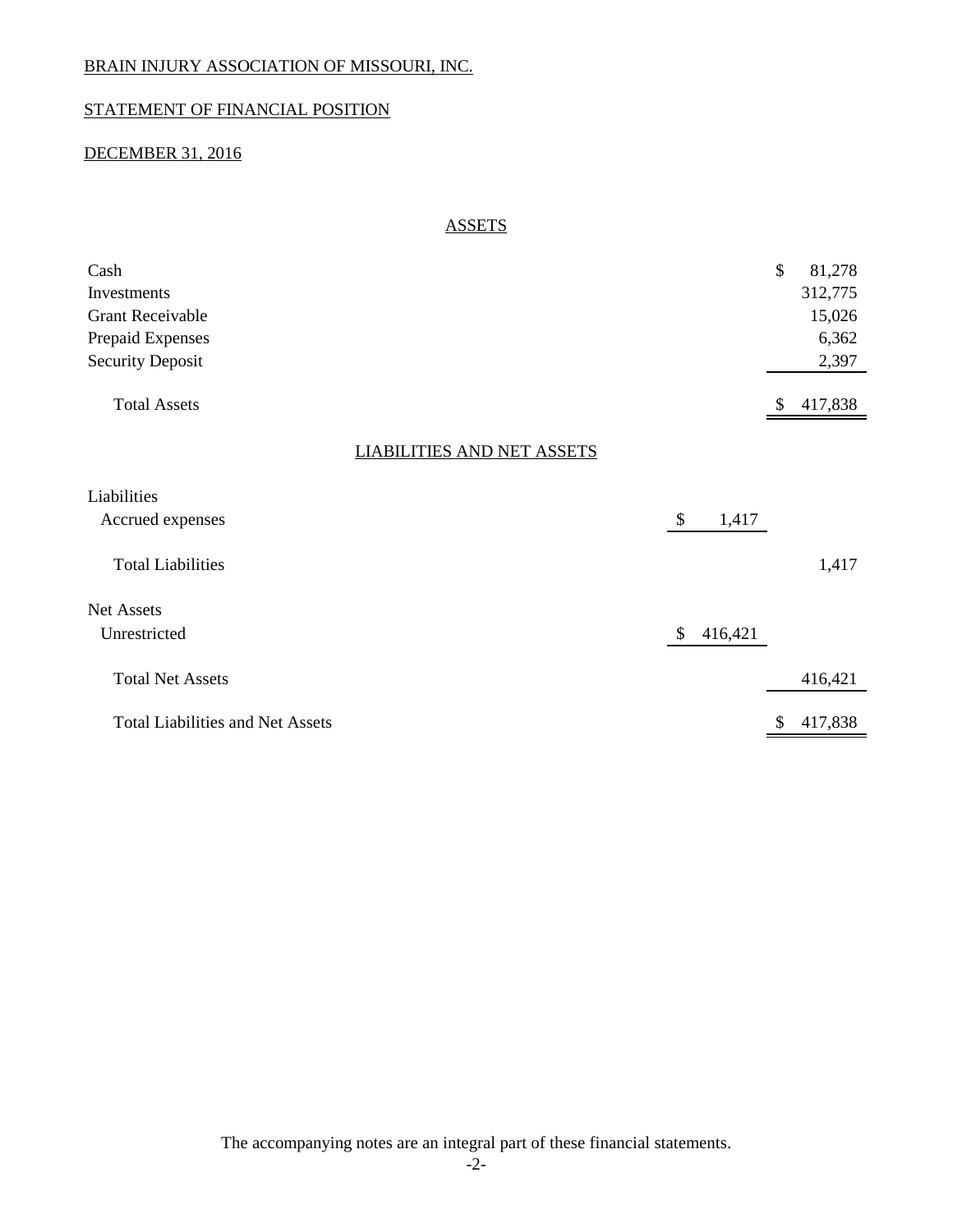# STATEMENT OF ACTIVITIES

# FOR THE YEAR ENDED DECEMBER 31, 2016

# UNRESTRICTED NET ASSETS

| <b>Unrestricted Revenues and Gains</b>   |           |
|------------------------------------------|-----------|
| Contributions                            | \$229,618 |
| Direct campaign                          | 43,509    |
| Membership dues                          | 12,176    |
| Program service income                   | 49,479    |
| Interest and dividend income             | 9,658     |
| Net unrealized gain on investments       | 8,301     |
| Net realized gain on sale of investments | 834       |
| <b>Total Revenues and Gains</b>          | 353,575   |
| Expenses                                 |           |
| Program services                         | 283,288   |
| Supporting services                      |           |
| General and administrative               | 18,376    |
| Fundraising                              | 6,141     |
| <b>Total Expenses</b>                    | 307,805   |
| Increase in Net Assets                   | 45,770    |
| Net Assets at Beginning of Year          | 370,651   |
| Net Assets at End of Year                | \$416,421 |

The accompanying notes are an integral part of these financial statements.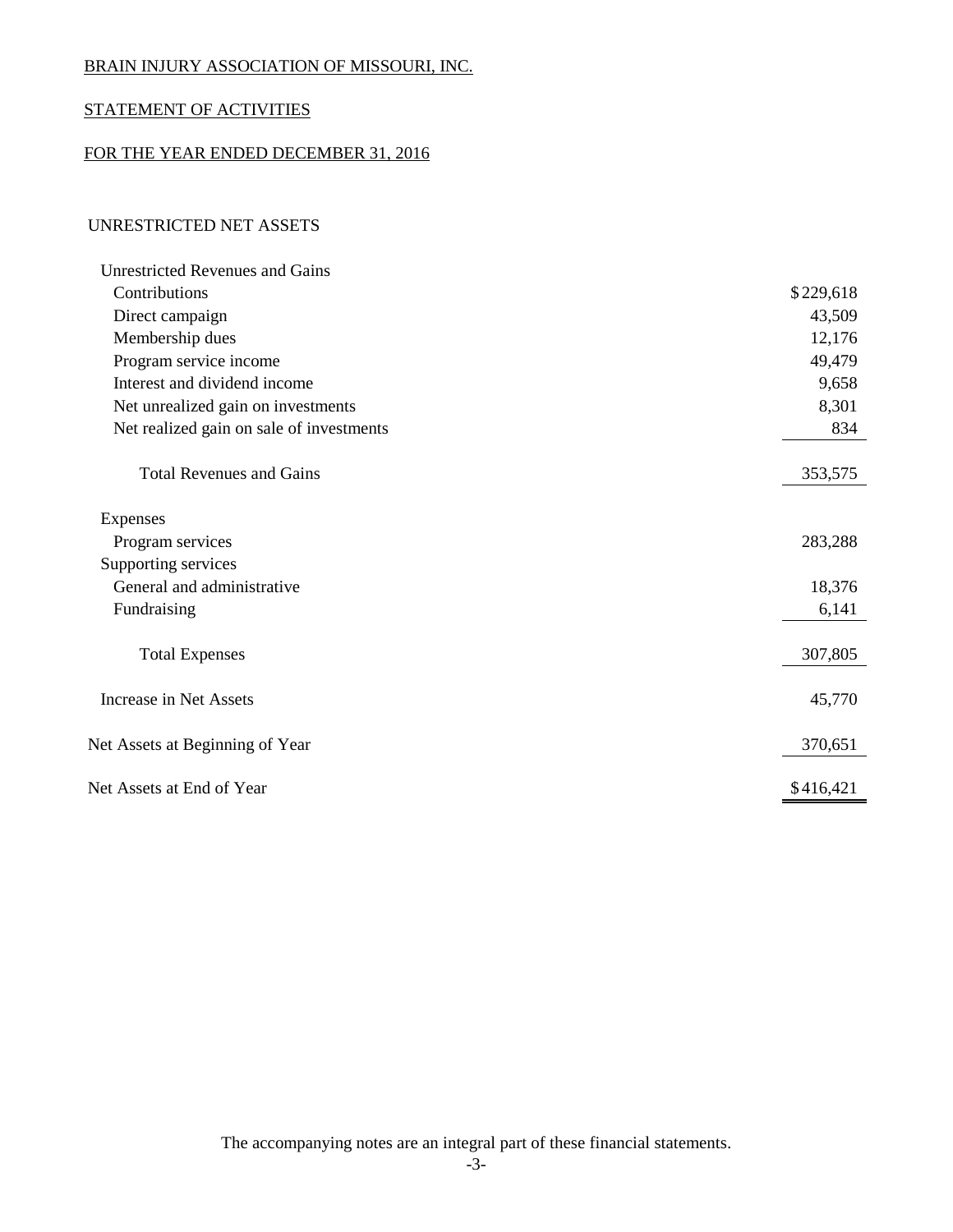# STATEMENT OF FUNCTIONAL EXPENSES

# FOR THE YEAR ENDED DECEMBER 31, 2016

|                                | Program<br>Services |         | General and<br>Adminstrative |        | Fundraising |       | Total |         |
|--------------------------------|---------------------|---------|------------------------------|--------|-------------|-------|-------|---------|
|                                |                     |         |                              |        |             |       |       |         |
| <b>Advocacy Expense</b>        | \$                  | 3,277   | $\boldsymbol{\mathsf{S}}$    |        | \$          |       | \$    | 3,277   |
| <b>Annual State Conference</b> |                     | 36,574  |                              |        |             |       |       | 36,574  |
| <b>Bank/Credit Card Fees</b>   |                     | 799     |                              | 800    |             |       |       | 1,599   |
| Camp Expense                   |                     | 40,086  |                              |        |             |       |       | 40,086  |
| <b>Community Education</b>     |                     | 38,608  |                              |        |             |       |       | 38,608  |
| Database Software              |                     | 1,033   |                              | 1,033  |             |       |       | 2,066   |
| Dues - National                |                     | 6,080   |                              |        |             |       |       | 6,080   |
| <b>Employee Benefits</b>       |                     | 2,151   |                              | 94     |             | 94    |       | 2,339   |
| <b>Equipment Leases</b>        |                     | 1,406   |                              |        |             |       |       | 1,406   |
| <b>Family Seminar Expenses</b> |                     | 1,447   |                              |        |             |       |       | 1,447   |
| Insurance                      |                     | 3,973   |                              |        |             |       |       | 3,973   |
| Meeting and Travel             |                     | 2,392   |                              |        |             |       |       | 2,392   |
| Membership Expenses            |                     | 2,338   |                              |        |             |       |       | 2,338   |
| Miscellaneous                  |                     |         |                              | 213    |             |       |       | 213     |
| <b>Office Supplies</b>         |                     | 510     |                              | 156    |             | 156   |       | 822     |
| <b>Payroll Taxes</b>           |                     | 8,088   |                              | 352    |             | 352   |       | 8,792   |
| Postage/Shipping/Mailing       |                     | 1,334   |                              | 78     |             | 157   |       | 1,569   |
| Printing and Duplication       |                     | 3,472   |                              | 204    |             | 408   |       | 4,084   |
| Professional Fees              |                     |         |                              | 6,918  |             |       |       | 6,918   |
| Rent                           |                     | 25,624  |                              | 3,999  |             |       |       | 29,623  |
| Repairs and Maintenance        |                     | 190     |                              |        |             |       |       | 190     |
| <b>Salaries</b>                |                     | 99,736  |                              | 4,236  |             | 4,236 |       | 108,208 |
| <b>Special Event Expenses</b>  |                     |         |                              |        |             | 592   |       | 592     |
| <b>Staff Development</b>       |                     | 1,681   |                              |        |             |       |       | 1,681   |
| Telephone                      |                     | 2,489   |                              | 293    |             | 146   |       | 2,928   |
| <b>Total Expenses</b>          | \$                  | 283,288 | \$                           | 18,376 | \$          | 6,141 | \$    | 307,805 |

The accompanying notes are an integral part of these financial statements.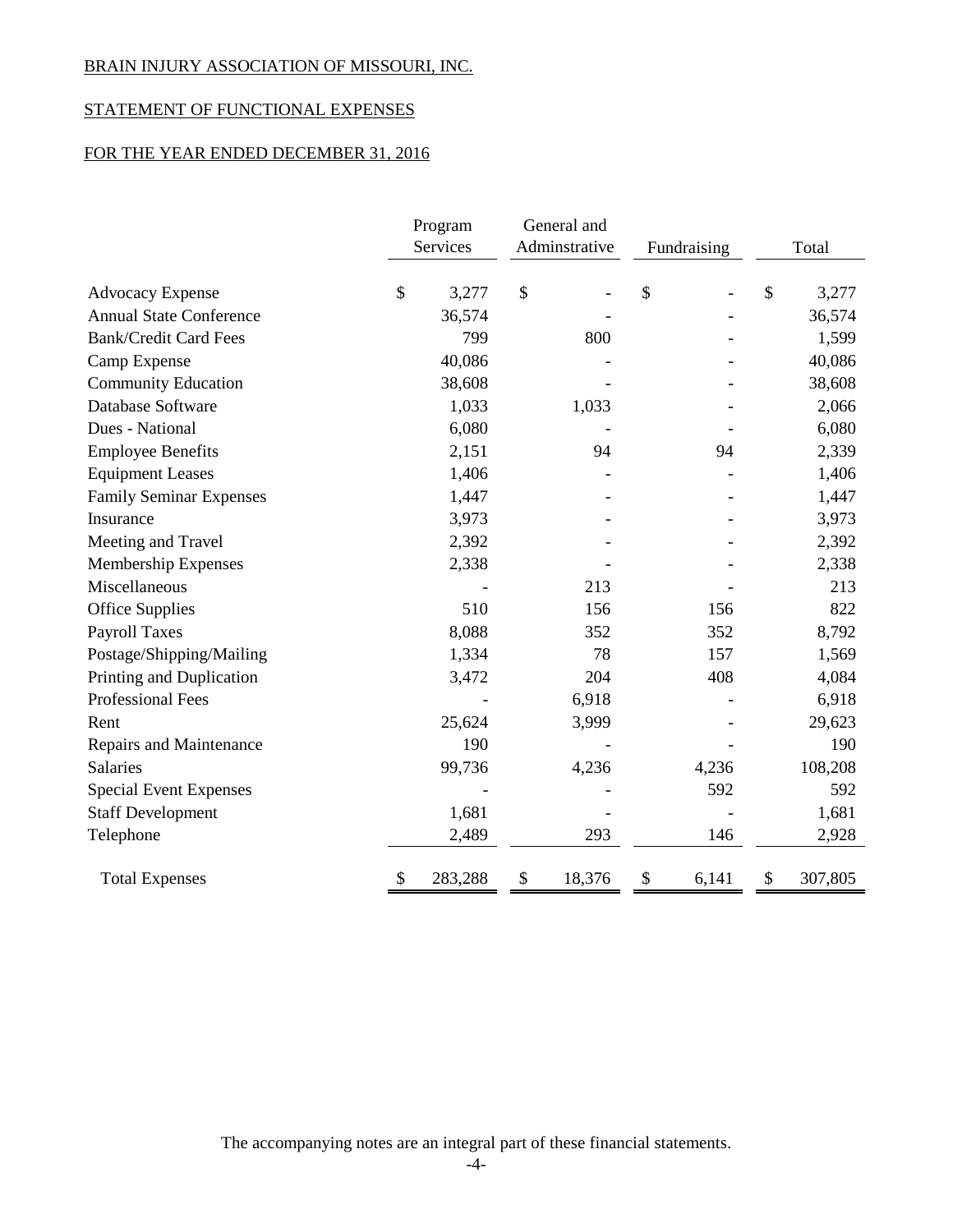# STATEMENT OF CASH FLOWS

# FOR THE YEAR ENDED DECEMBER 31, 2016

# CASH FLOWS PROVIDED BY OPERATING ACTIVITIES

| Change in Net Assets                           |              |
|------------------------------------------------|--------------|
| Adjustments to Reconcile Change in Net Assets  |              |
| to Net Cash Provided by Operating Activities:  | \$<br>45,770 |
| Unrealized gain on investments                 | (8,301)      |
| Gain on sale of investments                    | (834)        |
| Changes in Operating Assets and Liabilities:   |              |
| Increase in grant receivable                   | (15,026)     |
| Decrease in prepaid expenses                   | 372          |
| Increase in accrued expenses                   | 1,417        |
| Net Cash Provided by Operating Activities      | 23,398       |
| CASH FLOWS FROM INVESTING ACTIVITIES           |              |
| Proceeds from Sale of Investments              | 82,053       |
| Purchase of Investments                        | (91, 681)    |
| Net Cash Used by Investing Activities          | (9,628)      |
| Net Increase in Cash and Cash Equivalents      | 13,770       |
| Cash and Cash Equivalents at Beginning of Year | 67,508       |
| Cash and Cash Equivalents at End of Year       | 81,278       |
|                                                |              |
| Supplemental Disclosure:                       |              |
| <b>Cash Paid for Interest</b>                  |              |
|                                                |              |

The accompanying notes are an integral part of these financial statements.

 $\frac{\$}{\$}$  -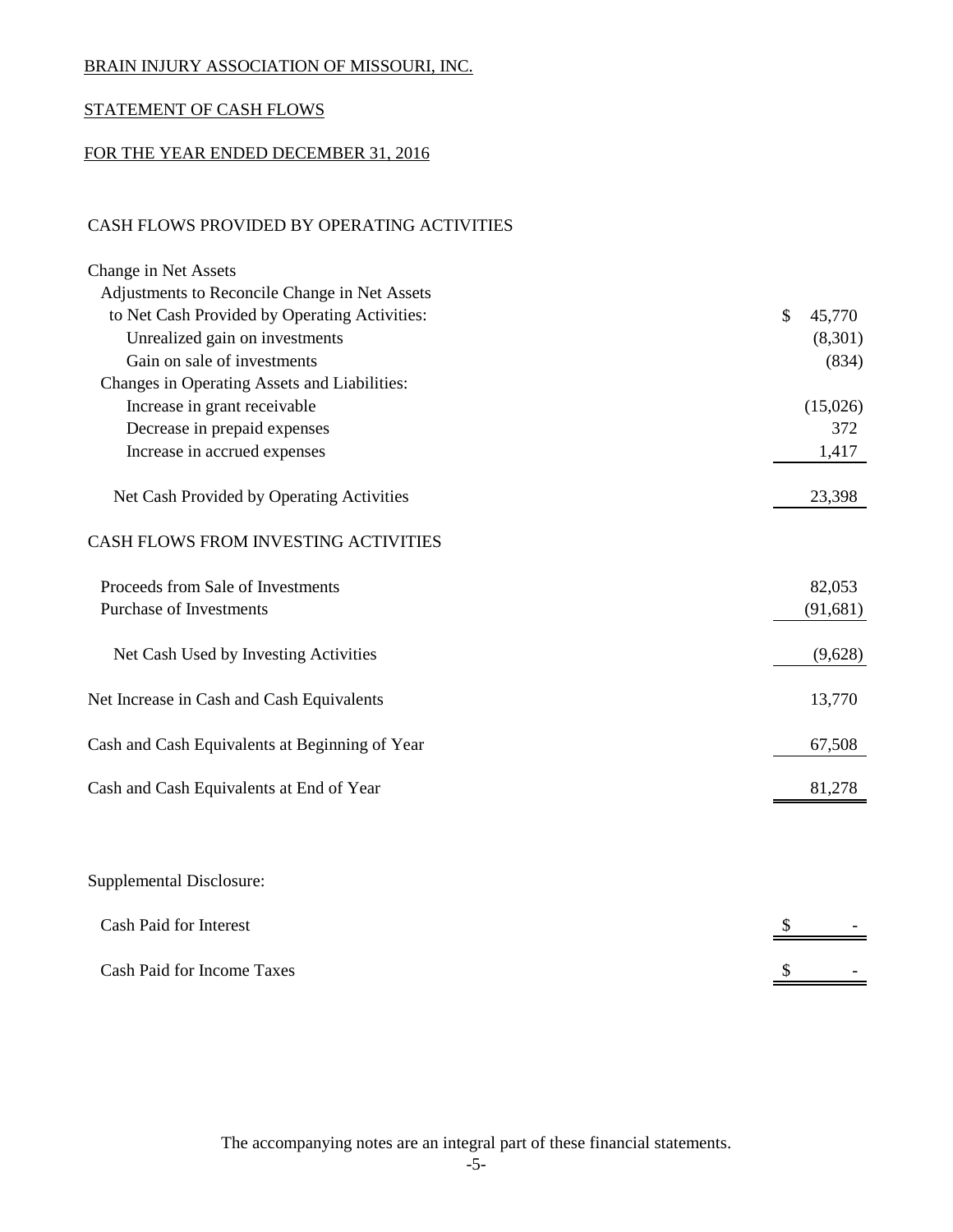## NOTES TO THE FINANCIAL STATEMENTS

## DECEMBER 31, 2016

## Note 1 - NATURE OF ACTIVITIES AND SIGNIFICANT ACCOUNTING POLICIES

### Nature of Activities:

The Association was incorporated in the State of Missouri on May 21, 1982, as a not-for-profit corporation. It operates pursuant to a charter agreement with the Brain Injury Association of America, Inc. If the Missouri Association ceases to exist, its assets are distributed based upon the decision of the Board of Directors of the Association. The Association was formed to reduce the incidence of brain injury; to promote acceptance, independence, productivity of persons with brain injury; and to support their families.

## Promises to Give

Contributions are recognized when the donor makes a promise to give to the Organization that is, in substance, unconditional. Contributions that are restricted by the donor are reported as increases in unrestricted net assets if the restrictions expire in the fiscal year in which the contributions are recognized. All other donor-restricted contributions are reported as increases in temporarily or permanently restricted net assets depending on the nature of the restrictions. When a restriction expires, temporarily restricted net assets are reclassified to unrestricted net assets.

## Financial Statement Presentation:

Brain Injury Association of Missouri Inc., has adopted FASB ASC 958-205, "Presentation of Financial Statements." Under ASC 958-205, Brain Injury Association of Missouri, Inc., is required to report information regarding its financial position and activities according to three classes of net assets (unrestricted net assets, temporarily restricted net assets, and permanently restricted net assets) based upon the existence or absence of donor-imposed restrictions.

Brain Injury Association of Missouri, Inc., has also adopted FASB ASC 958-605-25, "Contributions Received." In accordance with ASC 958-605-25, contributions received are recorded as unrestricted, temporarily restricted, or permanently restricted support, depending on the existence and/or nature of any donor restrictions.

## Basis of Accounting:

The accompanying financial statements have been prepared on the accrual basis of accounting in accordance with generally accepted accounting principles.

### Estimates:

The preparation of financial statements in conformity with generally accepted accounting principles requires management to make estimates and assumptions that affect certain reported amounts and disclosures. Accordingly, actual results could differ from those estimates.

### Cash Equivalents:

Cash equivalents consist of short-term, highly liquid investments, which are readily convertible into cash within ninety (90) days of purchase.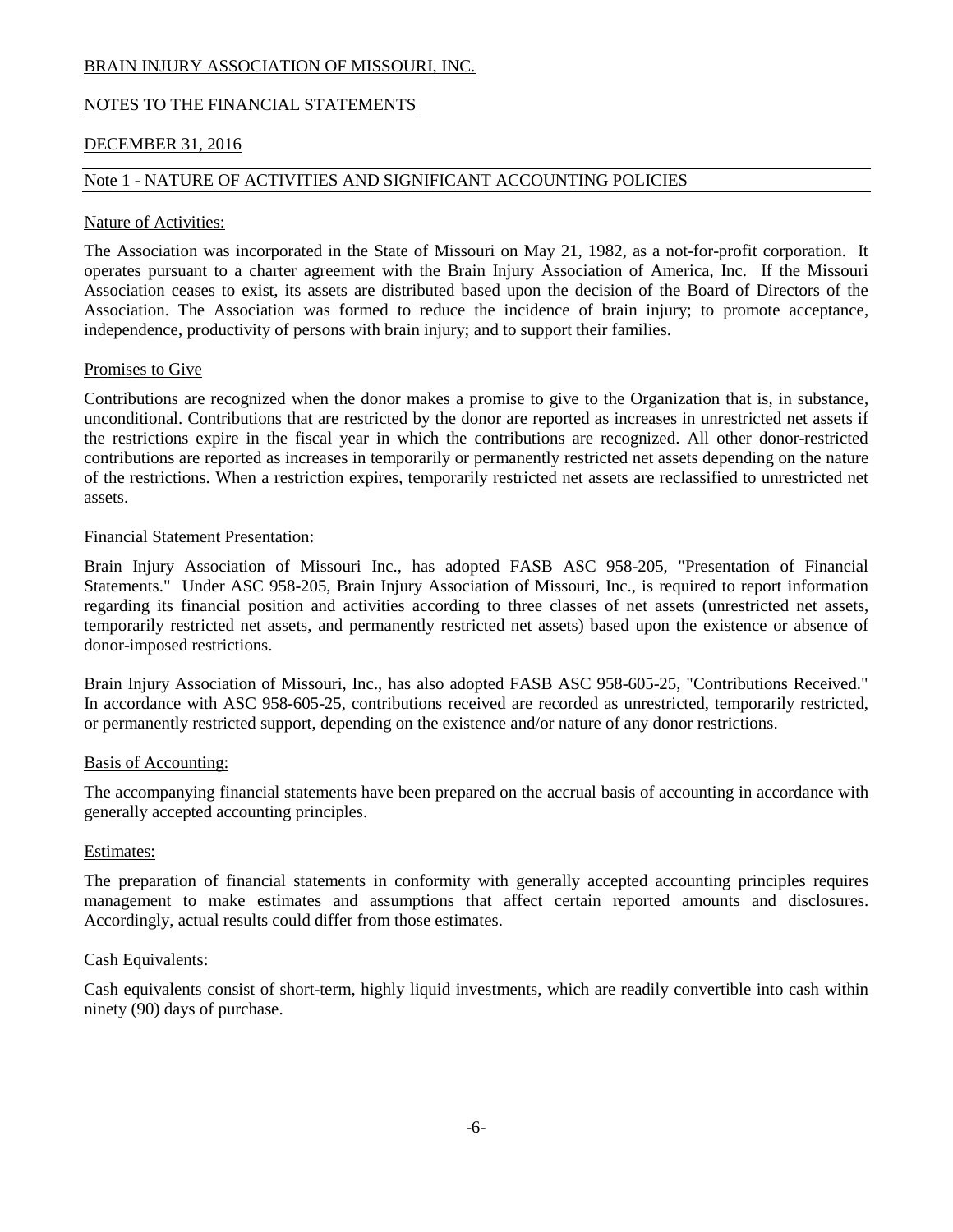## NOTES TO THE FINANCIAL STATEMENTS

## DECEMBER 31, 2016

## Note 1 - NATURE OF ACTIVITIES AND SIGNIFICANT ACCOUNTING POLICIES(continued)

### Investments:

Brain Injury Association of Missouri Inc., has adopted FASB ASC 958-320 "Investments—Debt and Equity Securities." Under SDV 958-320, investments in marketable securities with readily determinable fair values and all investments in debt securities are reported at their fair values in the statement of financial position. Unrealized gains and losses are included in the change in net assets.

## Contributions:

All contributions are considered to be available for unrestricted use unless specifically restricted by the donor. Amounts received that are designated for future periods or restricted by the donor for specific purposes are reported as temporarily restricted or permanently restricted support that increases those net asset classes.

## Non-Cash Donations:

The Association records donations of securities, materials, facilities (and use thereof), and other non-monetary items at fair market value when received, provided the Association has a clearly measurable and objective basis for determining their value. If values are not reasonably determinable, the donations are not recorded.

### Expense Allocation:

Expenses are charged to program services and supporting activities on the basis of periodic time and expense studies. Management and general expenses include those expenses that are not directly identifiable with any other specific function but provide for the overall support and direction of the Organization.

### Income Taxes:

The Organization is exempt from federal and state income tax under Internal Revenue Service code 501(c)(3) as a not-for-profit organization.

# NOTE 2 - FAIR VALUE MEASUREMENTS

FASB ASC 820 "Fair Value Measurements" establishes a framework for measuring fair value. That framework provides a fair value hierarchy that prioritizes the inputs to valuation techniques used to measure fair value. The hierarchy gives the highest priority to unadjusted quoted prices in active markets for identical assets or liabilities (level 1 measurements) and the lowest priority to unobservable inputs (level 3 measurements). The three levels of the fair value hierarchy under FASB ASC 820-10 are described as follows:

- Level 1 inputs to the valuation methodology are unadjusted quoted prices for identical assets or liabilities in active markets that the plan has the ability to access.
- Level 2 inputs to the valuation methodology include the following:
	- Quoted prices for similar assets or liabilities in active markets
	- Quoted prices for identical or similar assets or liabilities in inactive markets
	- Inputs other than quoted prices that are observable for the asset or liability
	- Inputs that are derived principally from, or corroborated by, observable market data by correlation or other means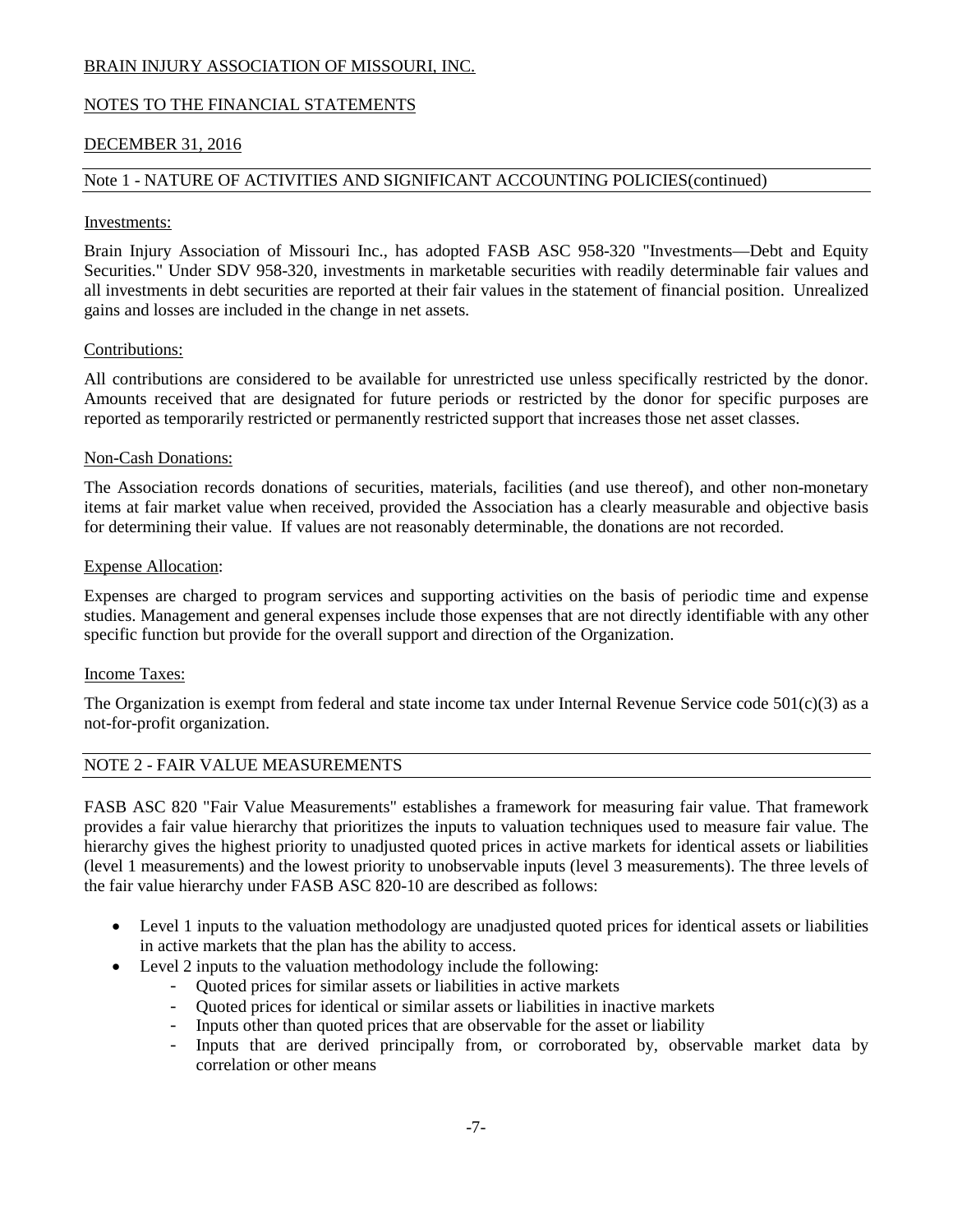## NOTES TO THE FINANCIAL STATEMENTS

## DECEMBER 31, 2016

## NOTE 2 - FAIR VALUE MEASUREMENTS (continued)

If the asset or liability has a specified (contractual) term, the level 2 input must be observable for substantially the full term of the asset or liability.

• Level 3 inputs to the valuation methodology are unobservable and significant to the fair value measurement.

The asset's or liability's fair value measurement level within the fair value hierarchy is based on the lowest level of any input that is significant to the fair value measurement. Valuation techniques used need to maximize the use of observable inputs and minimize the use of unobservable inputs.

Following is a description of the valuation methodologies used for assets measured at fair value. There have been no changes in the methodologies used at December 31, 2016.

- *General Money Market*. Valued at the net asset value of shares held by the plan at year-end.
- *Mutual funds*. Valued at the net asset value of shares held by the plan at year-end.
- *Equities*. Valued at the net asset value of shares held by the plan at year-end.
- *Corporate/Government Bonds*. Valued at the net asset value of shares held by the plan at year-end.
- *Unit Investment Trusts*. Valued at the net asset value of shares held by the plan at year-end.

The preceding methods described may produce a fair value calculation that may not be indicative of net realizable value or reflective of future fair values. Furthermore, although the plan believes its valuation methods are appropriate and consistent with other market participants, the use of different methodologies or assumptions to determine the fair value of certain financial instruments could result in a different fair value measurement at the reporting date.

The following table sets forth by level within the fair value hierarchy the plan's assets at fair value as of December 31, 2016.

|                             | Fair Value as of December 31, 2016 |           |           |  |           |  |  |
|-----------------------------|------------------------------------|-----------|-----------|--|-----------|--|--|
|                             | Assets at<br>Fair Value            |           | (Level 2) |  | (Level 3) |  |  |
| <b>General Money Market</b> | \$36,090                           | \$36,090  | \$        |  | \$        |  |  |
| Equities                    | 147,840                            | 147,840   |           |  |           |  |  |
| Preferreds                  | 39,757                             | 39,757    |           |  |           |  |  |
| Corporate/Government Bonds  | 63,313                             | 63,313    |           |  |           |  |  |
| <b>Mutual Funds</b>         | 17,883                             | 17,883    |           |  |           |  |  |
| Unit Investment Trusts      | 7,892                              | 7,892     |           |  |           |  |  |
| Total                       | \$312,775                          | \$312,775 | \$        |  |           |  |  |

Gains and losses (realized and unrealized) included in changes in net assets for the preceding period are reported in net appreciation in fair value of investments in the statement of changes in net assets available for benefits.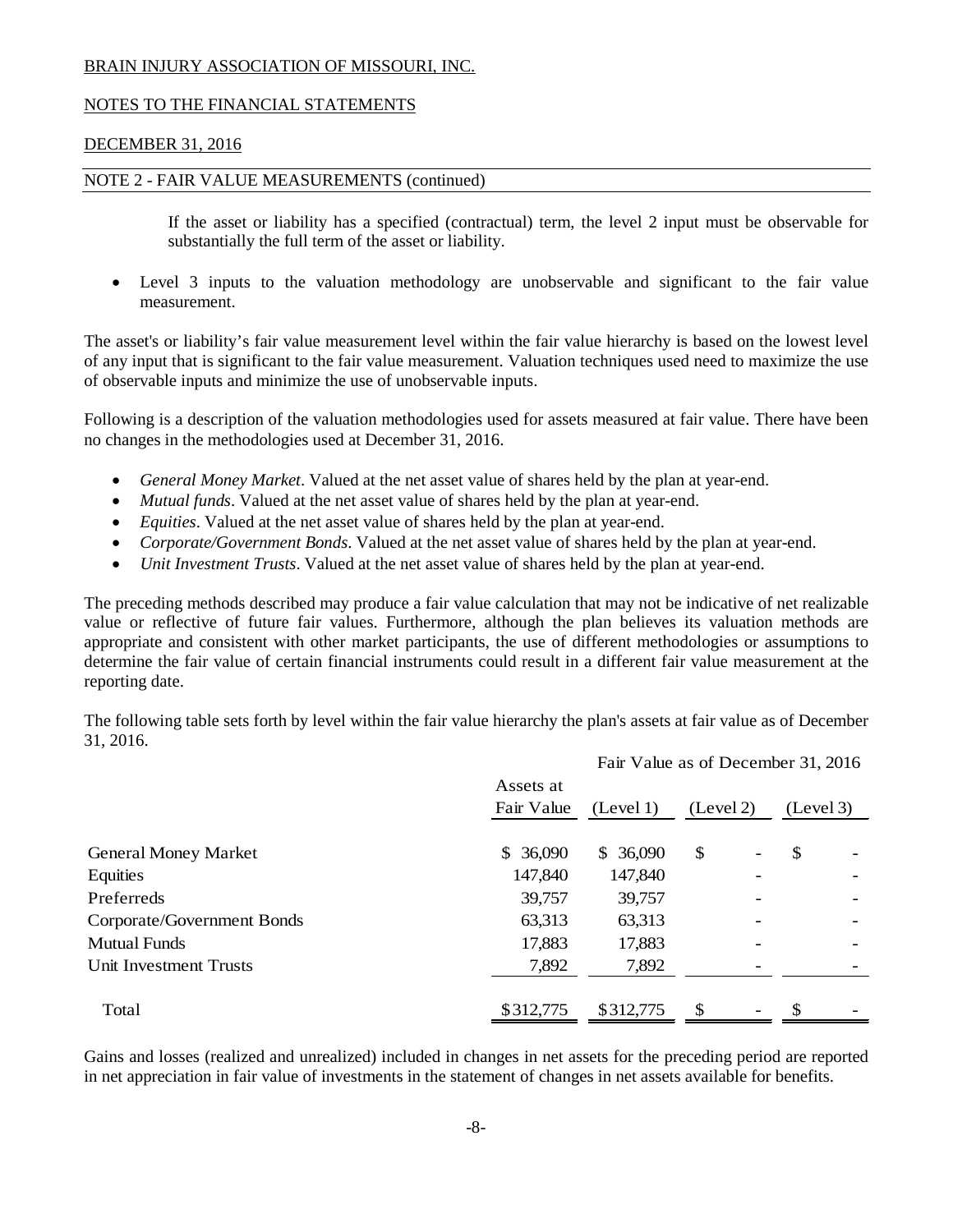## NOTES TO THE FINANCIAL STATEMENTS

## DECEMBER 31, 2016

## NOTE 2 - FAIR VALUE MEASUREMENTS (continued)

For the year ended December 31, 2016, the Organization sold or redeemed investments for sale in the amount of \$82,053. The realized gain is included in support and revenue as a net gain of \$834. The basis of the securities sold was based on the cost of each investment held. Net unrealized gains on investments in the amount of \$8,301 for the year ended December 31, 2016 are included in Support and Revenue.

## Note 3 - DONATED SERVICES

The Association receives donated services from a variety of unpaid volunteers assisting the Association to develop the Association's programs, principally in membership development, fund raising and other programs. No amounts have been recognized in the accompanying statement of activities because the criteria for recognition of such volunteer efforts under FASB ASC 958-605-25-16 "Contributed Services" have not been satisfied.

## Note 4 - COMMITMENTS

Subsequent to year end, the Association renewed a five-year lease for office space in Saint Louis, Missouri now expiring July 31, 2022. At the expiration of the renewed term of this lease, the Association has the right to extend the terms of this lease for an additional successive term of three years. The Association also leased office equipment under agreement that expired in 2016. The lease was not renewed.

At December 31, 2016, the minimum lease payments under the terms of all lease agreements were as follows:

| For the Years Ended December 31, | Amount       |
|----------------------------------|--------------|
|                                  |              |
| 2017                             | 31,775<br>\$ |
| 2018                             | 35,222       |
| 2019                             | 36,277       |
| 2020                             | 37,370       |
| 2021                             | 38,494       |
| Thereafter                       | 22,837       |
|                                  |              |
|                                  | \$201,976    |

The lease expense for office space for the year ended December 31, 2016, was \$29,623.